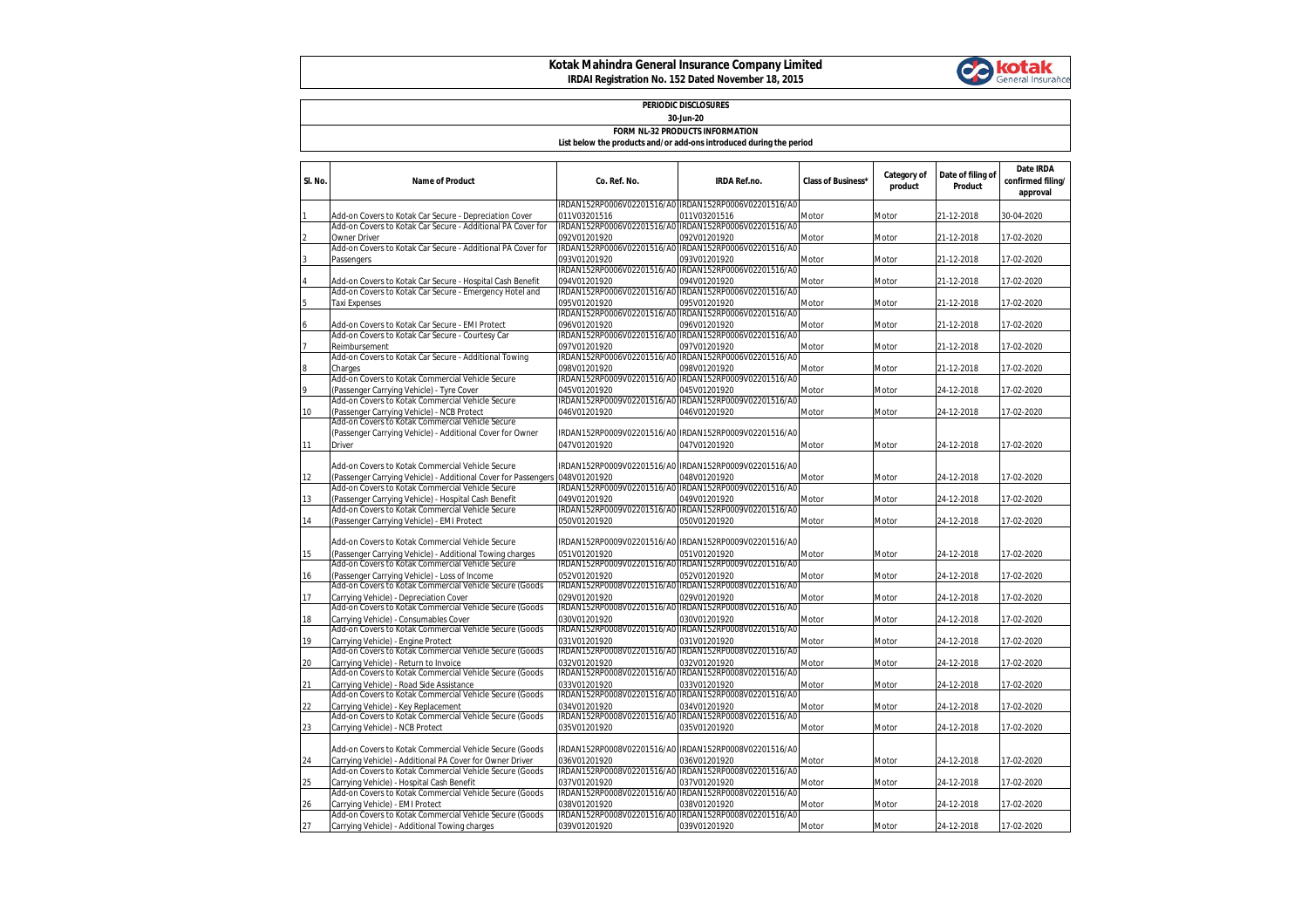| IRDAN152RP0008V02201516/A0 IRDAN152RP0008V02201516/A0<br>040V01201920<br>040V01201920<br>24-12-2018<br>28<br>Carrying Vehicle) - Loss of Income<br>Motor<br>17-02-2020<br>Motor<br>Add-on Covers to Kotak Car Secure - Medical expenses due to<br>IRDAN152RP0006V02201516/A0<br>IRDAN152RP0006V02201516/A0<br>043V01201920<br>29<br>Accident<br>043V01201920<br>22-01-2019<br>17-02-2020<br>Motor<br>Motor<br>IRDAN152RP0006V02201516/A0<br>IRDAN152RP0006V02201516/A0<br>044V01201920<br>044V01201920<br>30<br>Add-on Covers to Kotak Car Secure - Loan Protect<br>Motor<br>17-02-2020<br>Motor<br>22-01-2019<br>Add-on Covers to Kotak Commercial Vehicle Secure<br>IRDAN152RP0009V02201516/A0 IRDAN152RP0009V02201516/A0<br>(Passenger Carrying Vehicle) - Medical expenses due to<br>041V01201920<br>041V01201920<br>31<br>Accident<br>Motor<br>22-01-2019<br>17-02-2020<br>Motor<br>IRDAN152RP0009V02201516/A0<br>IRDAN152RP0009V02201516/A0<br>Add-on Covers to Kotak Commercial Vehicle Secure<br>32<br>(Passenger Carrying Vehicle) - Loan Protect<br>042V01201920<br>042V01201920<br>22-01-2019<br>17-02-2020<br>Motor<br>Motor<br>IRDAN152RP0008V02201516/A0 IRDAN152RP0008V02201516/A0<br>Add-on Covers to Kotak Commercial Vehicle Secure (Goods<br>099V01201920<br>099V01201920<br>33<br>Carrying Vehicle) - Medical expenses due to Accident<br>Motor<br>22-01-2019<br>31-03-2020<br>Motor<br>Add-on Covers to Kotak Commercial Vehicle Secure (Goods<br>Carrying Vehicle) - Cover for expenses towards transhipment<br>IRDAN152RP0008V02201516/A0 IRDAN152RP0008V02201516/A0<br>101V01201920<br>101V01201920<br>34<br>and vehicle recovery<br>Motor<br>22-01-2019<br>31-03-2020<br>Motor<br>Add-on Covers to Kotak Commercial Vehicle Secure (Goods<br>IRDAN152RP0008V02201516/A0<br>IRDAN152RP0008V02201516/A0<br>100V01201920<br>100V01201920<br>35<br>Carrying Vehicle) - Loan Protect<br>Motor<br>Motor<br>22-01-2019<br>31-03-2020<br>IRDAN152RP0011V01201920/A0 IRDAN152RP0011V01201920/A0<br>053V01201920<br>053V01201920<br>17-02-2020<br>36<br>Kotak Shop Secure - Section I - Escalation Clause<br>Miscellaneous<br>Miscellaneous<br>01-06-2018<br>IRDAN152RP0011V01201920/A0<br>IRDAN152RP0011V01201920/A0<br>054V01201920<br>054V01201920<br>37<br>Kotak Shop Secure - Section I - Floater Clause<br>01-06-2018<br>17-02-2020<br>Miscellaneous<br>Miscellaneous<br>Kotak Shop Secure - Section I - Architects, Surveyors And<br>IRDAN152RP0011V01201920/A0<br>IRDAN152RP0011V01201920/AC<br>055V01201920<br>055V01201920<br>38<br><b>Consulting Engineers Fees</b><br>01-06-2018<br>17-02-2020<br>Miscellaneous<br>Miscellaneous<br>Kotak Shop Secure - Section I - Removal Of Debris (In Excess<br>IRDAN152RP0011V01201920/A0<br>IRDAN152RP0011V01201920/A0<br>39<br>Of 1% Of The Claim Amount)<br>056V01201920<br>056V01201920<br>01-06-2018<br>17-02-2020<br>Miscellaneous<br>Miscellaneous<br>IRDAN152RP0011V01201920/A0 IRDAN152RP0011V01201920/A0<br>Kotak Shop Secure - Section I - Forest fire<br>057V01201920<br>057V01201920<br>17-02-2020<br>40<br>Miscellaneous<br>Miscellaneous<br>01-06-2018<br>IRDAN152RP0011V01201920/AC<br>IRDAN152RP0011V01201920/A0<br>058V01201920<br>058V01201920<br>41<br>Kotak Shop Secure - Section I - Spontaneous combustion<br>Miscellaneous<br>Miscellaneous<br>01-06-2018<br>17-02-2020<br>Kotak Shop Secure - Section I - Omission to insure additions,<br>IRDAN152RP0011V01201920/A0<br>IRDAN152RP0011V01201920/A0<br>059V01201920<br>alterations or extensions<br>059V01201920<br>42<br>Miscellaneous<br>Miscellaneous<br>01-06-2018<br>17-02-2020<br>IRDAN152RP0011V01201920/A0<br>IRDAN152RP0011V01201920/A0<br>43<br>Kotak Shop Secure - Section I - Earthquake (fire and shock)<br>060V01201920<br>060V01201920<br>Miscellaneous<br>01-06-2018<br>17-02-2020<br>Miscellaneous<br>IRDAN152RP0011V01201920/A0<br>IRDAN152RP0011V01201920/A0<br>Kotak Shop Secure - Section I - Spoilage material damage<br>061V01201920<br>061V01201920<br>01-06-2018<br>17-02-2020<br>44<br>cover<br>Miscellaneous<br>Miscellaneous<br>IRDAN152RP0011V01201920/AC<br>IRDAN152RP0011V01201920/A0<br>45<br>Kotak Shop Secure - Section I - Leakage cover<br>062V01201920<br>062V01201920<br>01-06-2018<br>17-02-2020<br>Miscellaneous<br>Miscellaneous<br>Kotak Shop Secure - Section I - Temporary removal of stocks<br>IRDAN152RP0011V01201920/A0<br>IRDAN152RP0011V01201920/A0<br>clause<br>063V01201920<br>063V01201920<br>01-06-2018<br>17-02-2020<br>46<br>Miscellaneous<br>Miscellaneous<br>IRDAN152RP0011V01201920/A0 IRDAN152RP0011V01201920/A0<br>47<br>064V01201920<br>064V01201920<br>17-02-2020<br>Kotak Shop Secure - Section I - Loss of rent clause<br>Miscellaneous<br>Miscellaneous<br>01-06-2018<br>Kotak Shop Secure - Section I - Additional expenses of rent for<br>IRDAN152RP0011V01201920/A0<br>IRDAN152RP0011V01201920/A0<br>an alternative accommodation<br>065V01201920<br>065V01201920<br>48<br>01-06-2018<br>17-02-2020<br>Miscellaneous<br>Miscellaneous<br>IRDAN152RP0011V01201920/A0<br>IRDAN152RP0011V01201920/A0<br>49<br>Kotak Shop Secure - Section I - Start up expenses<br>066V01201920<br>066V01201920<br>01-06-2018<br>17-02-2020<br>Miscellaneous<br>Miscellaneous<br>Kotak Shop Secure - Section I - Terrorism damage inclusion<br>IRDAN152RP0011V01201920/A0<br>IRDAN152RP0011V01201920/A0<br>50<br>endorsement<br>067V01201920<br>067V01201920<br>Miscellaneous<br>Miscellaneous<br>01-06-2018<br>17-02-2020<br>IRDAN152RP0011V01201920/A0<br>Kotak Shop Secure - Section I - Deterioration of stocks in cold<br>IRDAN152RP0011V01201920/A0<br>068V01201920<br>storage premises due to accidental power failure<br>068V01201920<br>17-02-2020<br>Miscellaneous<br>Miscellaneous<br>01-06-2018<br>51<br>Kotak Shop Secure - Section I - Deterioration of stocks in cold<br>IRDAN152RP0011V01201920/A0<br>IRDAN152RP0011V01201920/A0<br>storage premises due to change in temperature<br>52<br>069V01201920<br>069V01201920<br>Miscellaneous<br>Miscellaneous<br>01-06-2018<br>17-02-2020<br>Kotak Shop Secure - Section I - Impact damage due to<br>IRDAN152RP0011V01201920/A0 IRDAN152RP0011V01201920/AC<br>insured's own rail/road vehicles<br>070V01201920<br>070V01201920<br>53<br>Miscellaneous<br>Miscellaneous<br>01-06-2018<br>17-02-2020<br>IRDAN152RP0011V01201920/A0<br>IRDAN152RP0011V01201920/A0<br>54<br>Kotak Shop Secure - Section II - Professional accountant fees<br>071V01201920<br>071V01201920<br>Miscellaneous<br>Miscellaneous<br>01-06-2018<br>17-02-2020<br>IRDAN152RP0011V01201920/A0<br>IRDAN152RP0011V01201920/A0<br>55<br>Kotak Shop Secure - Section II - Claims preparation cost<br>072V01201920<br>072V01201920<br>Miscellaneous<br>Miscellaneous<br>01-06-2018<br>17-02-2020<br>IRDAN152RP0011V01201920/A0<br>IRDAN152RP0011V01201920/A0 | SI. No. | <b>Name of Product</b>                                  | Co. Ref. No. | <b>IRDA Ref.no.</b> | <b>Class of Business*</b> | Category of<br>product | Date of filing of<br>Product | Date IRDA<br>confirmed filing/<br>approval |
|-----------------------------------------------------------------------------------------------------------------------------------------------------------------------------------------------------------------------------------------------------------------------------------------------------------------------------------------------------------------------------------------------------------------------------------------------------------------------------------------------------------------------------------------------------------------------------------------------------------------------------------------------------------------------------------------------------------------------------------------------------------------------------------------------------------------------------------------------------------------------------------------------------------------------------------------------------------------------------------------------------------------------------------------------------------------------------------------------------------------------------------------------------------------------------------------------------------------------------------------------------------------------------------------------------------------------------------------------------------------------------------------------------------------------------------------------------------------------------------------------------------------------------------------------------------------------------------------------------------------------------------------------------------------------------------------------------------------------------------------------------------------------------------------------------------------------------------------------------------------------------------------------------------------------------------------------------------------------------------------------------------------------------------------------------------------------------------------------------------------------------------------------------------------------------------------------------------------------------------------------------------------------------------------------------------------------------------------------------------------------------------------------------------------------------------------------------------------------------------------------------------------------------------------------------------------------------------------------------------------------------------------------------------------------------------------------------------------------------------------------------------------------------------------------------------------------------------------------------------------------------------------------------------------------------------------------------------------------------------------------------------------------------------------------------------------------------------------------------------------------------------------------------------------------------------------------------------------------------------------------------------------------------------------------------------------------------------------------------------------------------------------------------------------------------------------------------------------------------------------------------------------------------------------------------------------------------------------------------------------------------------------------------------------------------------------------------------------------------------------------------------------------------------------------------------------------------------------------------------------------------------------------------------------------------------------------------------------------------------------------------------------------------------------------------------------------------------------------------------------------------------------------------------------------------------------------------------------------------------------------------------------------------------------------------------------------------------------------------------------------------------------------------------------------------------------------------------------------------------------------------------------------------------------------------------------------------------------------------------------------------------------------------------------------------------------------------------------------------------------------------------------------------------------------------------------------------------------------------------------------------------------------------------------------------------------------------------------------------------------------------------------------------------------------------------------------------------------------------------------------------------------------------------------------------------------------------------------------------------------------------------------------------------------------------------------------------------------------------------------------------------------------------------------------------------------------------------------------------------------------------------------------------------------------------------------------------------------------------------------------------------------------------------------------------------------------------------------------------------------------------------------------------------------------------------------------------------------------------------------------------------------------------------------------------------------------------------------------------------------------------------------------------------------------------------------------------------------------------------------------------------------------------------------------------------------------------------------------------------------------------------------------------------------------------------------------------------------------------------------------------------------------------------------------------------------------------------------------------------------------------------------------------------------------------------------------------------------------------------------------------------------------------------------------------------------------------------------------------------------------------------------------------------------------------------------------------------------------------------------------------------|---------|---------------------------------------------------------|--------------|---------------------|---------------------------|------------------------|------------------------------|--------------------------------------------|
|                                                                                                                                                                                                                                                                                                                                                                                                                                                                                                                                                                                                                                                                                                                                                                                                                                                                                                                                                                                                                                                                                                                                                                                                                                                                                                                                                                                                                                                                                                                                                                                                                                                                                                                                                                                                                                                                                                                                                                                                                                                                                                                                                                                                                                                                                                                                                                                                                                                                                                                                                                                                                                                                                                                                                                                                                                                                                                                                                                                                                                                                                                                                                                                                                                                                                                                                                                                                                                                                                                                                                                                                                                                                                                                                                                                                                                                                                                                                                                                                                                                                                                                                                                                                                                                                                                                                                                                                                                                                                                                                                                                                                                                                                                                                                                                                                                                                                                                                                                                                                                                                                                                                                                                                                                                                                                                                                                                                                                                                                                                                                                                                                                                                                                                                                                                                                                                                                                                                                                                                                                                                                                                                                                                                                                                                                                                                                                                                                                                                                                                                                                                                                                                                                                                                                                                                                                                                                   |         | Add-on Covers to Kotak Commercial Vehicle Secure (Goods |              |                     |                           |                        |                              |                                            |
|                                                                                                                                                                                                                                                                                                                                                                                                                                                                                                                                                                                                                                                                                                                                                                                                                                                                                                                                                                                                                                                                                                                                                                                                                                                                                                                                                                                                                                                                                                                                                                                                                                                                                                                                                                                                                                                                                                                                                                                                                                                                                                                                                                                                                                                                                                                                                                                                                                                                                                                                                                                                                                                                                                                                                                                                                                                                                                                                                                                                                                                                                                                                                                                                                                                                                                                                                                                                                                                                                                                                                                                                                                                                                                                                                                                                                                                                                                                                                                                                                                                                                                                                                                                                                                                                                                                                                                                                                                                                                                                                                                                                                                                                                                                                                                                                                                                                                                                                                                                                                                                                                                                                                                                                                                                                                                                                                                                                                                                                                                                                                                                                                                                                                                                                                                                                                                                                                                                                                                                                                                                                                                                                                                                                                                                                                                                                                                                                                                                                                                                                                                                                                                                                                                                                                                                                                                                                                   |         |                                                         |              |                     |                           |                        |                              |                                            |
|                                                                                                                                                                                                                                                                                                                                                                                                                                                                                                                                                                                                                                                                                                                                                                                                                                                                                                                                                                                                                                                                                                                                                                                                                                                                                                                                                                                                                                                                                                                                                                                                                                                                                                                                                                                                                                                                                                                                                                                                                                                                                                                                                                                                                                                                                                                                                                                                                                                                                                                                                                                                                                                                                                                                                                                                                                                                                                                                                                                                                                                                                                                                                                                                                                                                                                                                                                                                                                                                                                                                                                                                                                                                                                                                                                                                                                                                                                                                                                                                                                                                                                                                                                                                                                                                                                                                                                                                                                                                                                                                                                                                                                                                                                                                                                                                                                                                                                                                                                                                                                                                                                                                                                                                                                                                                                                                                                                                                                                                                                                                                                                                                                                                                                                                                                                                                                                                                                                                                                                                                                                                                                                                                                                                                                                                                                                                                                                                                                                                                                                                                                                                                                                                                                                                                                                                                                                                                   |         |                                                         |              |                     |                           |                        |                              |                                            |
|                                                                                                                                                                                                                                                                                                                                                                                                                                                                                                                                                                                                                                                                                                                                                                                                                                                                                                                                                                                                                                                                                                                                                                                                                                                                                                                                                                                                                                                                                                                                                                                                                                                                                                                                                                                                                                                                                                                                                                                                                                                                                                                                                                                                                                                                                                                                                                                                                                                                                                                                                                                                                                                                                                                                                                                                                                                                                                                                                                                                                                                                                                                                                                                                                                                                                                                                                                                                                                                                                                                                                                                                                                                                                                                                                                                                                                                                                                                                                                                                                                                                                                                                                                                                                                                                                                                                                                                                                                                                                                                                                                                                                                                                                                                                                                                                                                                                                                                                                                                                                                                                                                                                                                                                                                                                                                                                                                                                                                                                                                                                                                                                                                                                                                                                                                                                                                                                                                                                                                                                                                                                                                                                                                                                                                                                                                                                                                                                                                                                                                                                                                                                                                                                                                                                                                                                                                                                                   |         |                                                         |              |                     |                           |                        |                              |                                            |
|                                                                                                                                                                                                                                                                                                                                                                                                                                                                                                                                                                                                                                                                                                                                                                                                                                                                                                                                                                                                                                                                                                                                                                                                                                                                                                                                                                                                                                                                                                                                                                                                                                                                                                                                                                                                                                                                                                                                                                                                                                                                                                                                                                                                                                                                                                                                                                                                                                                                                                                                                                                                                                                                                                                                                                                                                                                                                                                                                                                                                                                                                                                                                                                                                                                                                                                                                                                                                                                                                                                                                                                                                                                                                                                                                                                                                                                                                                                                                                                                                                                                                                                                                                                                                                                                                                                                                                                                                                                                                                                                                                                                                                                                                                                                                                                                                                                                                                                                                                                                                                                                                                                                                                                                                                                                                                                                                                                                                                                                                                                                                                                                                                                                                                                                                                                                                                                                                                                                                                                                                                                                                                                                                                                                                                                                                                                                                                                                                                                                                                                                                                                                                                                                                                                                                                                                                                                                                   |         |                                                         |              |                     |                           |                        |                              |                                            |
|                                                                                                                                                                                                                                                                                                                                                                                                                                                                                                                                                                                                                                                                                                                                                                                                                                                                                                                                                                                                                                                                                                                                                                                                                                                                                                                                                                                                                                                                                                                                                                                                                                                                                                                                                                                                                                                                                                                                                                                                                                                                                                                                                                                                                                                                                                                                                                                                                                                                                                                                                                                                                                                                                                                                                                                                                                                                                                                                                                                                                                                                                                                                                                                                                                                                                                                                                                                                                                                                                                                                                                                                                                                                                                                                                                                                                                                                                                                                                                                                                                                                                                                                                                                                                                                                                                                                                                                                                                                                                                                                                                                                                                                                                                                                                                                                                                                                                                                                                                                                                                                                                                                                                                                                                                                                                                                                                                                                                                                                                                                                                                                                                                                                                                                                                                                                                                                                                                                                                                                                                                                                                                                                                                                                                                                                                                                                                                                                                                                                                                                                                                                                                                                                                                                                                                                                                                                                                   |         |                                                         |              |                     |                           |                        |                              |                                            |
|                                                                                                                                                                                                                                                                                                                                                                                                                                                                                                                                                                                                                                                                                                                                                                                                                                                                                                                                                                                                                                                                                                                                                                                                                                                                                                                                                                                                                                                                                                                                                                                                                                                                                                                                                                                                                                                                                                                                                                                                                                                                                                                                                                                                                                                                                                                                                                                                                                                                                                                                                                                                                                                                                                                                                                                                                                                                                                                                                                                                                                                                                                                                                                                                                                                                                                                                                                                                                                                                                                                                                                                                                                                                                                                                                                                                                                                                                                                                                                                                                                                                                                                                                                                                                                                                                                                                                                                                                                                                                                                                                                                                                                                                                                                                                                                                                                                                                                                                                                                                                                                                                                                                                                                                                                                                                                                                                                                                                                                                                                                                                                                                                                                                                                                                                                                                                                                                                                                                                                                                                                                                                                                                                                                                                                                                                                                                                                                                                                                                                                                                                                                                                                                                                                                                                                                                                                                                                   |         |                                                         |              |                     |                           |                        |                              |                                            |
|                                                                                                                                                                                                                                                                                                                                                                                                                                                                                                                                                                                                                                                                                                                                                                                                                                                                                                                                                                                                                                                                                                                                                                                                                                                                                                                                                                                                                                                                                                                                                                                                                                                                                                                                                                                                                                                                                                                                                                                                                                                                                                                                                                                                                                                                                                                                                                                                                                                                                                                                                                                                                                                                                                                                                                                                                                                                                                                                                                                                                                                                                                                                                                                                                                                                                                                                                                                                                                                                                                                                                                                                                                                                                                                                                                                                                                                                                                                                                                                                                                                                                                                                                                                                                                                                                                                                                                                                                                                                                                                                                                                                                                                                                                                                                                                                                                                                                                                                                                                                                                                                                                                                                                                                                                                                                                                                                                                                                                                                                                                                                                                                                                                                                                                                                                                                                                                                                                                                                                                                                                                                                                                                                                                                                                                                                                                                                                                                                                                                                                                                                                                                                                                                                                                                                                                                                                                                                   |         |                                                         |              |                     |                           |                        |                              |                                            |
|                                                                                                                                                                                                                                                                                                                                                                                                                                                                                                                                                                                                                                                                                                                                                                                                                                                                                                                                                                                                                                                                                                                                                                                                                                                                                                                                                                                                                                                                                                                                                                                                                                                                                                                                                                                                                                                                                                                                                                                                                                                                                                                                                                                                                                                                                                                                                                                                                                                                                                                                                                                                                                                                                                                                                                                                                                                                                                                                                                                                                                                                                                                                                                                                                                                                                                                                                                                                                                                                                                                                                                                                                                                                                                                                                                                                                                                                                                                                                                                                                                                                                                                                                                                                                                                                                                                                                                                                                                                                                                                                                                                                                                                                                                                                                                                                                                                                                                                                                                                                                                                                                                                                                                                                                                                                                                                                                                                                                                                                                                                                                                                                                                                                                                                                                                                                                                                                                                                                                                                                                                                                                                                                                                                                                                                                                                                                                                                                                                                                                                                                                                                                                                                                                                                                                                                                                                                                                   |         |                                                         |              |                     |                           |                        |                              |                                            |
|                                                                                                                                                                                                                                                                                                                                                                                                                                                                                                                                                                                                                                                                                                                                                                                                                                                                                                                                                                                                                                                                                                                                                                                                                                                                                                                                                                                                                                                                                                                                                                                                                                                                                                                                                                                                                                                                                                                                                                                                                                                                                                                                                                                                                                                                                                                                                                                                                                                                                                                                                                                                                                                                                                                                                                                                                                                                                                                                                                                                                                                                                                                                                                                                                                                                                                                                                                                                                                                                                                                                                                                                                                                                                                                                                                                                                                                                                                                                                                                                                                                                                                                                                                                                                                                                                                                                                                                                                                                                                                                                                                                                                                                                                                                                                                                                                                                                                                                                                                                                                                                                                                                                                                                                                                                                                                                                                                                                                                                                                                                                                                                                                                                                                                                                                                                                                                                                                                                                                                                                                                                                                                                                                                                                                                                                                                                                                                                                                                                                                                                                                                                                                                                                                                                                                                                                                                                                                   |         |                                                         |              |                     |                           |                        |                              |                                            |
|                                                                                                                                                                                                                                                                                                                                                                                                                                                                                                                                                                                                                                                                                                                                                                                                                                                                                                                                                                                                                                                                                                                                                                                                                                                                                                                                                                                                                                                                                                                                                                                                                                                                                                                                                                                                                                                                                                                                                                                                                                                                                                                                                                                                                                                                                                                                                                                                                                                                                                                                                                                                                                                                                                                                                                                                                                                                                                                                                                                                                                                                                                                                                                                                                                                                                                                                                                                                                                                                                                                                                                                                                                                                                                                                                                                                                                                                                                                                                                                                                                                                                                                                                                                                                                                                                                                                                                                                                                                                                                                                                                                                                                                                                                                                                                                                                                                                                                                                                                                                                                                                                                                                                                                                                                                                                                                                                                                                                                                                                                                                                                                                                                                                                                                                                                                                                                                                                                                                                                                                                                                                                                                                                                                                                                                                                                                                                                                                                                                                                                                                                                                                                                                                                                                                                                                                                                                                                   |         |                                                         |              |                     |                           |                        |                              |                                            |
|                                                                                                                                                                                                                                                                                                                                                                                                                                                                                                                                                                                                                                                                                                                                                                                                                                                                                                                                                                                                                                                                                                                                                                                                                                                                                                                                                                                                                                                                                                                                                                                                                                                                                                                                                                                                                                                                                                                                                                                                                                                                                                                                                                                                                                                                                                                                                                                                                                                                                                                                                                                                                                                                                                                                                                                                                                                                                                                                                                                                                                                                                                                                                                                                                                                                                                                                                                                                                                                                                                                                                                                                                                                                                                                                                                                                                                                                                                                                                                                                                                                                                                                                                                                                                                                                                                                                                                                                                                                                                                                                                                                                                                                                                                                                                                                                                                                                                                                                                                                                                                                                                                                                                                                                                                                                                                                                                                                                                                                                                                                                                                                                                                                                                                                                                                                                                                                                                                                                                                                                                                                                                                                                                                                                                                                                                                                                                                                                                                                                                                                                                                                                                                                                                                                                                                                                                                                                                   |         |                                                         |              |                     |                           |                        |                              |                                            |
|                                                                                                                                                                                                                                                                                                                                                                                                                                                                                                                                                                                                                                                                                                                                                                                                                                                                                                                                                                                                                                                                                                                                                                                                                                                                                                                                                                                                                                                                                                                                                                                                                                                                                                                                                                                                                                                                                                                                                                                                                                                                                                                                                                                                                                                                                                                                                                                                                                                                                                                                                                                                                                                                                                                                                                                                                                                                                                                                                                                                                                                                                                                                                                                                                                                                                                                                                                                                                                                                                                                                                                                                                                                                                                                                                                                                                                                                                                                                                                                                                                                                                                                                                                                                                                                                                                                                                                                                                                                                                                                                                                                                                                                                                                                                                                                                                                                                                                                                                                                                                                                                                                                                                                                                                                                                                                                                                                                                                                                                                                                                                                                                                                                                                                                                                                                                                                                                                                                                                                                                                                                                                                                                                                                                                                                                                                                                                                                                                                                                                                                                                                                                                                                                                                                                                                                                                                                                                   |         |                                                         |              |                     |                           |                        |                              |                                            |
|                                                                                                                                                                                                                                                                                                                                                                                                                                                                                                                                                                                                                                                                                                                                                                                                                                                                                                                                                                                                                                                                                                                                                                                                                                                                                                                                                                                                                                                                                                                                                                                                                                                                                                                                                                                                                                                                                                                                                                                                                                                                                                                                                                                                                                                                                                                                                                                                                                                                                                                                                                                                                                                                                                                                                                                                                                                                                                                                                                                                                                                                                                                                                                                                                                                                                                                                                                                                                                                                                                                                                                                                                                                                                                                                                                                                                                                                                                                                                                                                                                                                                                                                                                                                                                                                                                                                                                                                                                                                                                                                                                                                                                                                                                                                                                                                                                                                                                                                                                                                                                                                                                                                                                                                                                                                                                                                                                                                                                                                                                                                                                                                                                                                                                                                                                                                                                                                                                                                                                                                                                                                                                                                                                                                                                                                                                                                                                                                                                                                                                                                                                                                                                                                                                                                                                                                                                                                                   |         |                                                         |              |                     |                           |                        |                              |                                            |
|                                                                                                                                                                                                                                                                                                                                                                                                                                                                                                                                                                                                                                                                                                                                                                                                                                                                                                                                                                                                                                                                                                                                                                                                                                                                                                                                                                                                                                                                                                                                                                                                                                                                                                                                                                                                                                                                                                                                                                                                                                                                                                                                                                                                                                                                                                                                                                                                                                                                                                                                                                                                                                                                                                                                                                                                                                                                                                                                                                                                                                                                                                                                                                                                                                                                                                                                                                                                                                                                                                                                                                                                                                                                                                                                                                                                                                                                                                                                                                                                                                                                                                                                                                                                                                                                                                                                                                                                                                                                                                                                                                                                                                                                                                                                                                                                                                                                                                                                                                                                                                                                                                                                                                                                                                                                                                                                                                                                                                                                                                                                                                                                                                                                                                                                                                                                                                                                                                                                                                                                                                                                                                                                                                                                                                                                                                                                                                                                                                                                                                                                                                                                                                                                                                                                                                                                                                                                                   |         |                                                         |              |                     |                           |                        |                              |                                            |
|                                                                                                                                                                                                                                                                                                                                                                                                                                                                                                                                                                                                                                                                                                                                                                                                                                                                                                                                                                                                                                                                                                                                                                                                                                                                                                                                                                                                                                                                                                                                                                                                                                                                                                                                                                                                                                                                                                                                                                                                                                                                                                                                                                                                                                                                                                                                                                                                                                                                                                                                                                                                                                                                                                                                                                                                                                                                                                                                                                                                                                                                                                                                                                                                                                                                                                                                                                                                                                                                                                                                                                                                                                                                                                                                                                                                                                                                                                                                                                                                                                                                                                                                                                                                                                                                                                                                                                                                                                                                                                                                                                                                                                                                                                                                                                                                                                                                                                                                                                                                                                                                                                                                                                                                                                                                                                                                                                                                                                                                                                                                                                                                                                                                                                                                                                                                                                                                                                                                                                                                                                                                                                                                                                                                                                                                                                                                                                                                                                                                                                                                                                                                                                                                                                                                                                                                                                                                                   |         |                                                         |              |                     |                           |                        |                              |                                            |
|                                                                                                                                                                                                                                                                                                                                                                                                                                                                                                                                                                                                                                                                                                                                                                                                                                                                                                                                                                                                                                                                                                                                                                                                                                                                                                                                                                                                                                                                                                                                                                                                                                                                                                                                                                                                                                                                                                                                                                                                                                                                                                                                                                                                                                                                                                                                                                                                                                                                                                                                                                                                                                                                                                                                                                                                                                                                                                                                                                                                                                                                                                                                                                                                                                                                                                                                                                                                                                                                                                                                                                                                                                                                                                                                                                                                                                                                                                                                                                                                                                                                                                                                                                                                                                                                                                                                                                                                                                                                                                                                                                                                                                                                                                                                                                                                                                                                                                                                                                                                                                                                                                                                                                                                                                                                                                                                                                                                                                                                                                                                                                                                                                                                                                                                                                                                                                                                                                                                                                                                                                                                                                                                                                                                                                                                                                                                                                                                                                                                                                                                                                                                                                                                                                                                                                                                                                                                                   |         |                                                         |              |                     |                           |                        |                              |                                            |
|                                                                                                                                                                                                                                                                                                                                                                                                                                                                                                                                                                                                                                                                                                                                                                                                                                                                                                                                                                                                                                                                                                                                                                                                                                                                                                                                                                                                                                                                                                                                                                                                                                                                                                                                                                                                                                                                                                                                                                                                                                                                                                                                                                                                                                                                                                                                                                                                                                                                                                                                                                                                                                                                                                                                                                                                                                                                                                                                                                                                                                                                                                                                                                                                                                                                                                                                                                                                                                                                                                                                                                                                                                                                                                                                                                                                                                                                                                                                                                                                                                                                                                                                                                                                                                                                                                                                                                                                                                                                                                                                                                                                                                                                                                                                                                                                                                                                                                                                                                                                                                                                                                                                                                                                                                                                                                                                                                                                                                                                                                                                                                                                                                                                                                                                                                                                                                                                                                                                                                                                                                                                                                                                                                                                                                                                                                                                                                                                                                                                                                                                                                                                                                                                                                                                                                                                                                                                                   |         |                                                         |              |                     |                           |                        |                              |                                            |
|                                                                                                                                                                                                                                                                                                                                                                                                                                                                                                                                                                                                                                                                                                                                                                                                                                                                                                                                                                                                                                                                                                                                                                                                                                                                                                                                                                                                                                                                                                                                                                                                                                                                                                                                                                                                                                                                                                                                                                                                                                                                                                                                                                                                                                                                                                                                                                                                                                                                                                                                                                                                                                                                                                                                                                                                                                                                                                                                                                                                                                                                                                                                                                                                                                                                                                                                                                                                                                                                                                                                                                                                                                                                                                                                                                                                                                                                                                                                                                                                                                                                                                                                                                                                                                                                                                                                                                                                                                                                                                                                                                                                                                                                                                                                                                                                                                                                                                                                                                                                                                                                                                                                                                                                                                                                                                                                                                                                                                                                                                                                                                                                                                                                                                                                                                                                                                                                                                                                                                                                                                                                                                                                                                                                                                                                                                                                                                                                                                                                                                                                                                                                                                                                                                                                                                                                                                                                                   |         |                                                         |              |                     |                           |                        |                              |                                            |
|                                                                                                                                                                                                                                                                                                                                                                                                                                                                                                                                                                                                                                                                                                                                                                                                                                                                                                                                                                                                                                                                                                                                                                                                                                                                                                                                                                                                                                                                                                                                                                                                                                                                                                                                                                                                                                                                                                                                                                                                                                                                                                                                                                                                                                                                                                                                                                                                                                                                                                                                                                                                                                                                                                                                                                                                                                                                                                                                                                                                                                                                                                                                                                                                                                                                                                                                                                                                                                                                                                                                                                                                                                                                                                                                                                                                                                                                                                                                                                                                                                                                                                                                                                                                                                                                                                                                                                                                                                                                                                                                                                                                                                                                                                                                                                                                                                                                                                                                                                                                                                                                                                                                                                                                                                                                                                                                                                                                                                                                                                                                                                                                                                                                                                                                                                                                                                                                                                                                                                                                                                                                                                                                                                                                                                                                                                                                                                                                                                                                                                                                                                                                                                                                                                                                                                                                                                                                                   |         |                                                         |              |                     |                           |                        |                              |                                            |
|                                                                                                                                                                                                                                                                                                                                                                                                                                                                                                                                                                                                                                                                                                                                                                                                                                                                                                                                                                                                                                                                                                                                                                                                                                                                                                                                                                                                                                                                                                                                                                                                                                                                                                                                                                                                                                                                                                                                                                                                                                                                                                                                                                                                                                                                                                                                                                                                                                                                                                                                                                                                                                                                                                                                                                                                                                                                                                                                                                                                                                                                                                                                                                                                                                                                                                                                                                                                                                                                                                                                                                                                                                                                                                                                                                                                                                                                                                                                                                                                                                                                                                                                                                                                                                                                                                                                                                                                                                                                                                                                                                                                                                                                                                                                                                                                                                                                                                                                                                                                                                                                                                                                                                                                                                                                                                                                                                                                                                                                                                                                                                                                                                                                                                                                                                                                                                                                                                                                                                                                                                                                                                                                                                                                                                                                                                                                                                                                                                                                                                                                                                                                                                                                                                                                                                                                                                                                                   |         |                                                         |              |                     |                           |                        |                              |                                            |
|                                                                                                                                                                                                                                                                                                                                                                                                                                                                                                                                                                                                                                                                                                                                                                                                                                                                                                                                                                                                                                                                                                                                                                                                                                                                                                                                                                                                                                                                                                                                                                                                                                                                                                                                                                                                                                                                                                                                                                                                                                                                                                                                                                                                                                                                                                                                                                                                                                                                                                                                                                                                                                                                                                                                                                                                                                                                                                                                                                                                                                                                                                                                                                                                                                                                                                                                                                                                                                                                                                                                                                                                                                                                                                                                                                                                                                                                                                                                                                                                                                                                                                                                                                                                                                                                                                                                                                                                                                                                                                                                                                                                                                                                                                                                                                                                                                                                                                                                                                                                                                                                                                                                                                                                                                                                                                                                                                                                                                                                                                                                                                                                                                                                                                                                                                                                                                                                                                                                                                                                                                                                                                                                                                                                                                                                                                                                                                                                                                                                                                                                                                                                                                                                                                                                                                                                                                                                                   |         |                                                         |              |                     |                           |                        |                              |                                            |
|                                                                                                                                                                                                                                                                                                                                                                                                                                                                                                                                                                                                                                                                                                                                                                                                                                                                                                                                                                                                                                                                                                                                                                                                                                                                                                                                                                                                                                                                                                                                                                                                                                                                                                                                                                                                                                                                                                                                                                                                                                                                                                                                                                                                                                                                                                                                                                                                                                                                                                                                                                                                                                                                                                                                                                                                                                                                                                                                                                                                                                                                                                                                                                                                                                                                                                                                                                                                                                                                                                                                                                                                                                                                                                                                                                                                                                                                                                                                                                                                                                                                                                                                                                                                                                                                                                                                                                                                                                                                                                                                                                                                                                                                                                                                                                                                                                                                                                                                                                                                                                                                                                                                                                                                                                                                                                                                                                                                                                                                                                                                                                                                                                                                                                                                                                                                                                                                                                                                                                                                                                                                                                                                                                                                                                                                                                                                                                                                                                                                                                                                                                                                                                                                                                                                                                                                                                                                                   |         |                                                         |              |                     |                           |                        |                              |                                            |
|                                                                                                                                                                                                                                                                                                                                                                                                                                                                                                                                                                                                                                                                                                                                                                                                                                                                                                                                                                                                                                                                                                                                                                                                                                                                                                                                                                                                                                                                                                                                                                                                                                                                                                                                                                                                                                                                                                                                                                                                                                                                                                                                                                                                                                                                                                                                                                                                                                                                                                                                                                                                                                                                                                                                                                                                                                                                                                                                                                                                                                                                                                                                                                                                                                                                                                                                                                                                                                                                                                                                                                                                                                                                                                                                                                                                                                                                                                                                                                                                                                                                                                                                                                                                                                                                                                                                                                                                                                                                                                                                                                                                                                                                                                                                                                                                                                                                                                                                                                                                                                                                                                                                                                                                                                                                                                                                                                                                                                                                                                                                                                                                                                                                                                                                                                                                                                                                                                                                                                                                                                                                                                                                                                                                                                                                                                                                                                                                                                                                                                                                                                                                                                                                                                                                                                                                                                                                                   |         |                                                         |              |                     |                           |                        |                              |                                            |
|                                                                                                                                                                                                                                                                                                                                                                                                                                                                                                                                                                                                                                                                                                                                                                                                                                                                                                                                                                                                                                                                                                                                                                                                                                                                                                                                                                                                                                                                                                                                                                                                                                                                                                                                                                                                                                                                                                                                                                                                                                                                                                                                                                                                                                                                                                                                                                                                                                                                                                                                                                                                                                                                                                                                                                                                                                                                                                                                                                                                                                                                                                                                                                                                                                                                                                                                                                                                                                                                                                                                                                                                                                                                                                                                                                                                                                                                                                                                                                                                                                                                                                                                                                                                                                                                                                                                                                                                                                                                                                                                                                                                                                                                                                                                                                                                                                                                                                                                                                                                                                                                                                                                                                                                                                                                                                                                                                                                                                                                                                                                                                                                                                                                                                                                                                                                                                                                                                                                                                                                                                                                                                                                                                                                                                                                                                                                                                                                                                                                                                                                                                                                                                                                                                                                                                                                                                                                                   |         |                                                         |              |                     |                           |                        |                              |                                            |
|                                                                                                                                                                                                                                                                                                                                                                                                                                                                                                                                                                                                                                                                                                                                                                                                                                                                                                                                                                                                                                                                                                                                                                                                                                                                                                                                                                                                                                                                                                                                                                                                                                                                                                                                                                                                                                                                                                                                                                                                                                                                                                                                                                                                                                                                                                                                                                                                                                                                                                                                                                                                                                                                                                                                                                                                                                                                                                                                                                                                                                                                                                                                                                                                                                                                                                                                                                                                                                                                                                                                                                                                                                                                                                                                                                                                                                                                                                                                                                                                                                                                                                                                                                                                                                                                                                                                                                                                                                                                                                                                                                                                                                                                                                                                                                                                                                                                                                                                                                                                                                                                                                                                                                                                                                                                                                                                                                                                                                                                                                                                                                                                                                                                                                                                                                                                                                                                                                                                                                                                                                                                                                                                                                                                                                                                                                                                                                                                                                                                                                                                                                                                                                                                                                                                                                                                                                                                                   |         |                                                         |              |                     |                           |                        |                              |                                            |
|                                                                                                                                                                                                                                                                                                                                                                                                                                                                                                                                                                                                                                                                                                                                                                                                                                                                                                                                                                                                                                                                                                                                                                                                                                                                                                                                                                                                                                                                                                                                                                                                                                                                                                                                                                                                                                                                                                                                                                                                                                                                                                                                                                                                                                                                                                                                                                                                                                                                                                                                                                                                                                                                                                                                                                                                                                                                                                                                                                                                                                                                                                                                                                                                                                                                                                                                                                                                                                                                                                                                                                                                                                                                                                                                                                                                                                                                                                                                                                                                                                                                                                                                                                                                                                                                                                                                                                                                                                                                                                                                                                                                                                                                                                                                                                                                                                                                                                                                                                                                                                                                                                                                                                                                                                                                                                                                                                                                                                                                                                                                                                                                                                                                                                                                                                                                                                                                                                                                                                                                                                                                                                                                                                                                                                                                                                                                                                                                                                                                                                                                                                                                                                                                                                                                                                                                                                                                                   |         |                                                         |              |                     |                           |                        |                              |                                            |
|                                                                                                                                                                                                                                                                                                                                                                                                                                                                                                                                                                                                                                                                                                                                                                                                                                                                                                                                                                                                                                                                                                                                                                                                                                                                                                                                                                                                                                                                                                                                                                                                                                                                                                                                                                                                                                                                                                                                                                                                                                                                                                                                                                                                                                                                                                                                                                                                                                                                                                                                                                                                                                                                                                                                                                                                                                                                                                                                                                                                                                                                                                                                                                                                                                                                                                                                                                                                                                                                                                                                                                                                                                                                                                                                                                                                                                                                                                                                                                                                                                                                                                                                                                                                                                                                                                                                                                                                                                                                                                                                                                                                                                                                                                                                                                                                                                                                                                                                                                                                                                                                                                                                                                                                                                                                                                                                                                                                                                                                                                                                                                                                                                                                                                                                                                                                                                                                                                                                                                                                                                                                                                                                                                                                                                                                                                                                                                                                                                                                                                                                                                                                                                                                                                                                                                                                                                                                                   |         |                                                         |              |                     |                           |                        |                              |                                            |
|                                                                                                                                                                                                                                                                                                                                                                                                                                                                                                                                                                                                                                                                                                                                                                                                                                                                                                                                                                                                                                                                                                                                                                                                                                                                                                                                                                                                                                                                                                                                                                                                                                                                                                                                                                                                                                                                                                                                                                                                                                                                                                                                                                                                                                                                                                                                                                                                                                                                                                                                                                                                                                                                                                                                                                                                                                                                                                                                                                                                                                                                                                                                                                                                                                                                                                                                                                                                                                                                                                                                                                                                                                                                                                                                                                                                                                                                                                                                                                                                                                                                                                                                                                                                                                                                                                                                                                                                                                                                                                                                                                                                                                                                                                                                                                                                                                                                                                                                                                                                                                                                                                                                                                                                                                                                                                                                                                                                                                                                                                                                                                                                                                                                                                                                                                                                                                                                                                                                                                                                                                                                                                                                                                                                                                                                                                                                                                                                                                                                                                                                                                                                                                                                                                                                                                                                                                                                                   |         |                                                         |              |                     |                           |                        |                              |                                            |
|                                                                                                                                                                                                                                                                                                                                                                                                                                                                                                                                                                                                                                                                                                                                                                                                                                                                                                                                                                                                                                                                                                                                                                                                                                                                                                                                                                                                                                                                                                                                                                                                                                                                                                                                                                                                                                                                                                                                                                                                                                                                                                                                                                                                                                                                                                                                                                                                                                                                                                                                                                                                                                                                                                                                                                                                                                                                                                                                                                                                                                                                                                                                                                                                                                                                                                                                                                                                                                                                                                                                                                                                                                                                                                                                                                                                                                                                                                                                                                                                                                                                                                                                                                                                                                                                                                                                                                                                                                                                                                                                                                                                                                                                                                                                                                                                                                                                                                                                                                                                                                                                                                                                                                                                                                                                                                                                                                                                                                                                                                                                                                                                                                                                                                                                                                                                                                                                                                                                                                                                                                                                                                                                                                                                                                                                                                                                                                                                                                                                                                                                                                                                                                                                                                                                                                                                                                                                                   |         |                                                         |              |                     |                           |                        |                              |                                            |
|                                                                                                                                                                                                                                                                                                                                                                                                                                                                                                                                                                                                                                                                                                                                                                                                                                                                                                                                                                                                                                                                                                                                                                                                                                                                                                                                                                                                                                                                                                                                                                                                                                                                                                                                                                                                                                                                                                                                                                                                                                                                                                                                                                                                                                                                                                                                                                                                                                                                                                                                                                                                                                                                                                                                                                                                                                                                                                                                                                                                                                                                                                                                                                                                                                                                                                                                                                                                                                                                                                                                                                                                                                                                                                                                                                                                                                                                                                                                                                                                                                                                                                                                                                                                                                                                                                                                                                                                                                                                                                                                                                                                                                                                                                                                                                                                                                                                                                                                                                                                                                                                                                                                                                                                                                                                                                                                                                                                                                                                                                                                                                                                                                                                                                                                                                                                                                                                                                                                                                                                                                                                                                                                                                                                                                                                                                                                                                                                                                                                                                                                                                                                                                                                                                                                                                                                                                                                                   |         |                                                         |              |                     |                           |                        |                              |                                            |
|                                                                                                                                                                                                                                                                                                                                                                                                                                                                                                                                                                                                                                                                                                                                                                                                                                                                                                                                                                                                                                                                                                                                                                                                                                                                                                                                                                                                                                                                                                                                                                                                                                                                                                                                                                                                                                                                                                                                                                                                                                                                                                                                                                                                                                                                                                                                                                                                                                                                                                                                                                                                                                                                                                                                                                                                                                                                                                                                                                                                                                                                                                                                                                                                                                                                                                                                                                                                                                                                                                                                                                                                                                                                                                                                                                                                                                                                                                                                                                                                                                                                                                                                                                                                                                                                                                                                                                                                                                                                                                                                                                                                                                                                                                                                                                                                                                                                                                                                                                                                                                                                                                                                                                                                                                                                                                                                                                                                                                                                                                                                                                                                                                                                                                                                                                                                                                                                                                                                                                                                                                                                                                                                                                                                                                                                                                                                                                                                                                                                                                                                                                                                                                                                                                                                                                                                                                                                                   |         |                                                         |              |                     |                           |                        |                              |                                            |
|                                                                                                                                                                                                                                                                                                                                                                                                                                                                                                                                                                                                                                                                                                                                                                                                                                                                                                                                                                                                                                                                                                                                                                                                                                                                                                                                                                                                                                                                                                                                                                                                                                                                                                                                                                                                                                                                                                                                                                                                                                                                                                                                                                                                                                                                                                                                                                                                                                                                                                                                                                                                                                                                                                                                                                                                                                                                                                                                                                                                                                                                                                                                                                                                                                                                                                                                                                                                                                                                                                                                                                                                                                                                                                                                                                                                                                                                                                                                                                                                                                                                                                                                                                                                                                                                                                                                                                                                                                                                                                                                                                                                                                                                                                                                                                                                                                                                                                                                                                                                                                                                                                                                                                                                                                                                                                                                                                                                                                                                                                                                                                                                                                                                                                                                                                                                                                                                                                                                                                                                                                                                                                                                                                                                                                                                                                                                                                                                                                                                                                                                                                                                                                                                                                                                                                                                                                                                                   |         |                                                         |              |                     |                           |                        |                              |                                            |
|                                                                                                                                                                                                                                                                                                                                                                                                                                                                                                                                                                                                                                                                                                                                                                                                                                                                                                                                                                                                                                                                                                                                                                                                                                                                                                                                                                                                                                                                                                                                                                                                                                                                                                                                                                                                                                                                                                                                                                                                                                                                                                                                                                                                                                                                                                                                                                                                                                                                                                                                                                                                                                                                                                                                                                                                                                                                                                                                                                                                                                                                                                                                                                                                                                                                                                                                                                                                                                                                                                                                                                                                                                                                                                                                                                                                                                                                                                                                                                                                                                                                                                                                                                                                                                                                                                                                                                                                                                                                                                                                                                                                                                                                                                                                                                                                                                                                                                                                                                                                                                                                                                                                                                                                                                                                                                                                                                                                                                                                                                                                                                                                                                                                                                                                                                                                                                                                                                                                                                                                                                                                                                                                                                                                                                                                                                                                                                                                                                                                                                                                                                                                                                                                                                                                                                                                                                                                                   |         |                                                         |              |                     |                           |                        |                              |                                            |
|                                                                                                                                                                                                                                                                                                                                                                                                                                                                                                                                                                                                                                                                                                                                                                                                                                                                                                                                                                                                                                                                                                                                                                                                                                                                                                                                                                                                                                                                                                                                                                                                                                                                                                                                                                                                                                                                                                                                                                                                                                                                                                                                                                                                                                                                                                                                                                                                                                                                                                                                                                                                                                                                                                                                                                                                                                                                                                                                                                                                                                                                                                                                                                                                                                                                                                                                                                                                                                                                                                                                                                                                                                                                                                                                                                                                                                                                                                                                                                                                                                                                                                                                                                                                                                                                                                                                                                                                                                                                                                                                                                                                                                                                                                                                                                                                                                                                                                                                                                                                                                                                                                                                                                                                                                                                                                                                                                                                                                                                                                                                                                                                                                                                                                                                                                                                                                                                                                                                                                                                                                                                                                                                                                                                                                                                                                                                                                                                                                                                                                                                                                                                                                                                                                                                                                                                                                                                                   |         |                                                         |              |                     |                           |                        |                              |                                            |
|                                                                                                                                                                                                                                                                                                                                                                                                                                                                                                                                                                                                                                                                                                                                                                                                                                                                                                                                                                                                                                                                                                                                                                                                                                                                                                                                                                                                                                                                                                                                                                                                                                                                                                                                                                                                                                                                                                                                                                                                                                                                                                                                                                                                                                                                                                                                                                                                                                                                                                                                                                                                                                                                                                                                                                                                                                                                                                                                                                                                                                                                                                                                                                                                                                                                                                                                                                                                                                                                                                                                                                                                                                                                                                                                                                                                                                                                                                                                                                                                                                                                                                                                                                                                                                                                                                                                                                                                                                                                                                                                                                                                                                                                                                                                                                                                                                                                                                                                                                                                                                                                                                                                                                                                                                                                                                                                                                                                                                                                                                                                                                                                                                                                                                                                                                                                                                                                                                                                                                                                                                                                                                                                                                                                                                                                                                                                                                                                                                                                                                                                                                                                                                                                                                                                                                                                                                                                                   |         |                                                         |              |                     |                           |                        |                              |                                            |
|                                                                                                                                                                                                                                                                                                                                                                                                                                                                                                                                                                                                                                                                                                                                                                                                                                                                                                                                                                                                                                                                                                                                                                                                                                                                                                                                                                                                                                                                                                                                                                                                                                                                                                                                                                                                                                                                                                                                                                                                                                                                                                                                                                                                                                                                                                                                                                                                                                                                                                                                                                                                                                                                                                                                                                                                                                                                                                                                                                                                                                                                                                                                                                                                                                                                                                                                                                                                                                                                                                                                                                                                                                                                                                                                                                                                                                                                                                                                                                                                                                                                                                                                                                                                                                                                                                                                                                                                                                                                                                                                                                                                                                                                                                                                                                                                                                                                                                                                                                                                                                                                                                                                                                                                                                                                                                                                                                                                                                                                                                                                                                                                                                                                                                                                                                                                                                                                                                                                                                                                                                                                                                                                                                                                                                                                                                                                                                                                                                                                                                                                                                                                                                                                                                                                                                                                                                                                                   |         |                                                         |              |                     |                           |                        |                              |                                            |
|                                                                                                                                                                                                                                                                                                                                                                                                                                                                                                                                                                                                                                                                                                                                                                                                                                                                                                                                                                                                                                                                                                                                                                                                                                                                                                                                                                                                                                                                                                                                                                                                                                                                                                                                                                                                                                                                                                                                                                                                                                                                                                                                                                                                                                                                                                                                                                                                                                                                                                                                                                                                                                                                                                                                                                                                                                                                                                                                                                                                                                                                                                                                                                                                                                                                                                                                                                                                                                                                                                                                                                                                                                                                                                                                                                                                                                                                                                                                                                                                                                                                                                                                                                                                                                                                                                                                                                                                                                                                                                                                                                                                                                                                                                                                                                                                                                                                                                                                                                                                                                                                                                                                                                                                                                                                                                                                                                                                                                                                                                                                                                                                                                                                                                                                                                                                                                                                                                                                                                                                                                                                                                                                                                                                                                                                                                                                                                                                                                                                                                                                                                                                                                                                                                                                                                                                                                                                                   |         |                                                         |              |                     |                           |                        |                              |                                            |
|                                                                                                                                                                                                                                                                                                                                                                                                                                                                                                                                                                                                                                                                                                                                                                                                                                                                                                                                                                                                                                                                                                                                                                                                                                                                                                                                                                                                                                                                                                                                                                                                                                                                                                                                                                                                                                                                                                                                                                                                                                                                                                                                                                                                                                                                                                                                                                                                                                                                                                                                                                                                                                                                                                                                                                                                                                                                                                                                                                                                                                                                                                                                                                                                                                                                                                                                                                                                                                                                                                                                                                                                                                                                                                                                                                                                                                                                                                                                                                                                                                                                                                                                                                                                                                                                                                                                                                                                                                                                                                                                                                                                                                                                                                                                                                                                                                                                                                                                                                                                                                                                                                                                                                                                                                                                                                                                                                                                                                                                                                                                                                                                                                                                                                                                                                                                                                                                                                                                                                                                                                                                                                                                                                                                                                                                                                                                                                                                                                                                                                                                                                                                                                                                                                                                                                                                                                                                                   |         |                                                         |              |                     |                           |                        |                              |                                            |
|                                                                                                                                                                                                                                                                                                                                                                                                                                                                                                                                                                                                                                                                                                                                                                                                                                                                                                                                                                                                                                                                                                                                                                                                                                                                                                                                                                                                                                                                                                                                                                                                                                                                                                                                                                                                                                                                                                                                                                                                                                                                                                                                                                                                                                                                                                                                                                                                                                                                                                                                                                                                                                                                                                                                                                                                                                                                                                                                                                                                                                                                                                                                                                                                                                                                                                                                                                                                                                                                                                                                                                                                                                                                                                                                                                                                                                                                                                                                                                                                                                                                                                                                                                                                                                                                                                                                                                                                                                                                                                                                                                                                                                                                                                                                                                                                                                                                                                                                                                                                                                                                                                                                                                                                                                                                                                                                                                                                                                                                                                                                                                                                                                                                                                                                                                                                                                                                                                                                                                                                                                                                                                                                                                                                                                                                                                                                                                                                                                                                                                                                                                                                                                                                                                                                                                                                                                                                                   |         |                                                         |              |                     |                           |                        |                              |                                            |
|                                                                                                                                                                                                                                                                                                                                                                                                                                                                                                                                                                                                                                                                                                                                                                                                                                                                                                                                                                                                                                                                                                                                                                                                                                                                                                                                                                                                                                                                                                                                                                                                                                                                                                                                                                                                                                                                                                                                                                                                                                                                                                                                                                                                                                                                                                                                                                                                                                                                                                                                                                                                                                                                                                                                                                                                                                                                                                                                                                                                                                                                                                                                                                                                                                                                                                                                                                                                                                                                                                                                                                                                                                                                                                                                                                                                                                                                                                                                                                                                                                                                                                                                                                                                                                                                                                                                                                                                                                                                                                                                                                                                                                                                                                                                                                                                                                                                                                                                                                                                                                                                                                                                                                                                                                                                                                                                                                                                                                                                                                                                                                                                                                                                                                                                                                                                                                                                                                                                                                                                                                                                                                                                                                                                                                                                                                                                                                                                                                                                                                                                                                                                                                                                                                                                                                                                                                                                                   |         |                                                         |              |                     |                           |                        |                              |                                            |
|                                                                                                                                                                                                                                                                                                                                                                                                                                                                                                                                                                                                                                                                                                                                                                                                                                                                                                                                                                                                                                                                                                                                                                                                                                                                                                                                                                                                                                                                                                                                                                                                                                                                                                                                                                                                                                                                                                                                                                                                                                                                                                                                                                                                                                                                                                                                                                                                                                                                                                                                                                                                                                                                                                                                                                                                                                                                                                                                                                                                                                                                                                                                                                                                                                                                                                                                                                                                                                                                                                                                                                                                                                                                                                                                                                                                                                                                                                                                                                                                                                                                                                                                                                                                                                                                                                                                                                                                                                                                                                                                                                                                                                                                                                                                                                                                                                                                                                                                                                                                                                                                                                                                                                                                                                                                                                                                                                                                                                                                                                                                                                                                                                                                                                                                                                                                                                                                                                                                                                                                                                                                                                                                                                                                                                                                                                                                                                                                                                                                                                                                                                                                                                                                                                                                                                                                                                                                                   |         |                                                         |              |                     |                           |                        |                              |                                            |
|                                                                                                                                                                                                                                                                                                                                                                                                                                                                                                                                                                                                                                                                                                                                                                                                                                                                                                                                                                                                                                                                                                                                                                                                                                                                                                                                                                                                                                                                                                                                                                                                                                                                                                                                                                                                                                                                                                                                                                                                                                                                                                                                                                                                                                                                                                                                                                                                                                                                                                                                                                                                                                                                                                                                                                                                                                                                                                                                                                                                                                                                                                                                                                                                                                                                                                                                                                                                                                                                                                                                                                                                                                                                                                                                                                                                                                                                                                                                                                                                                                                                                                                                                                                                                                                                                                                                                                                                                                                                                                                                                                                                                                                                                                                                                                                                                                                                                                                                                                                                                                                                                                                                                                                                                                                                                                                                                                                                                                                                                                                                                                                                                                                                                                                                                                                                                                                                                                                                                                                                                                                                                                                                                                                                                                                                                                                                                                                                                                                                                                                                                                                                                                                                                                                                                                                                                                                                                   |         |                                                         |              |                     |                           |                        |                              |                                            |
|                                                                                                                                                                                                                                                                                                                                                                                                                                                                                                                                                                                                                                                                                                                                                                                                                                                                                                                                                                                                                                                                                                                                                                                                                                                                                                                                                                                                                                                                                                                                                                                                                                                                                                                                                                                                                                                                                                                                                                                                                                                                                                                                                                                                                                                                                                                                                                                                                                                                                                                                                                                                                                                                                                                                                                                                                                                                                                                                                                                                                                                                                                                                                                                                                                                                                                                                                                                                                                                                                                                                                                                                                                                                                                                                                                                                                                                                                                                                                                                                                                                                                                                                                                                                                                                                                                                                                                                                                                                                                                                                                                                                                                                                                                                                                                                                                                                                                                                                                                                                                                                                                                                                                                                                                                                                                                                                                                                                                                                                                                                                                                                                                                                                                                                                                                                                                                                                                                                                                                                                                                                                                                                                                                                                                                                                                                                                                                                                                                                                                                                                                                                                                                                                                                                                                                                                                                                                                   |         |                                                         |              |                     |                           |                        |                              |                                            |
|                                                                                                                                                                                                                                                                                                                                                                                                                                                                                                                                                                                                                                                                                                                                                                                                                                                                                                                                                                                                                                                                                                                                                                                                                                                                                                                                                                                                                                                                                                                                                                                                                                                                                                                                                                                                                                                                                                                                                                                                                                                                                                                                                                                                                                                                                                                                                                                                                                                                                                                                                                                                                                                                                                                                                                                                                                                                                                                                                                                                                                                                                                                                                                                                                                                                                                                                                                                                                                                                                                                                                                                                                                                                                                                                                                                                                                                                                                                                                                                                                                                                                                                                                                                                                                                                                                                                                                                                                                                                                                                                                                                                                                                                                                                                                                                                                                                                                                                                                                                                                                                                                                                                                                                                                                                                                                                                                                                                                                                                                                                                                                                                                                                                                                                                                                                                                                                                                                                                                                                                                                                                                                                                                                                                                                                                                                                                                                                                                                                                                                                                                                                                                                                                                                                                                                                                                                                                                   |         |                                                         |              |                     |                           |                        |                              |                                            |
|                                                                                                                                                                                                                                                                                                                                                                                                                                                                                                                                                                                                                                                                                                                                                                                                                                                                                                                                                                                                                                                                                                                                                                                                                                                                                                                                                                                                                                                                                                                                                                                                                                                                                                                                                                                                                                                                                                                                                                                                                                                                                                                                                                                                                                                                                                                                                                                                                                                                                                                                                                                                                                                                                                                                                                                                                                                                                                                                                                                                                                                                                                                                                                                                                                                                                                                                                                                                                                                                                                                                                                                                                                                                                                                                                                                                                                                                                                                                                                                                                                                                                                                                                                                                                                                                                                                                                                                                                                                                                                                                                                                                                                                                                                                                                                                                                                                                                                                                                                                                                                                                                                                                                                                                                                                                                                                                                                                                                                                                                                                                                                                                                                                                                                                                                                                                                                                                                                                                                                                                                                                                                                                                                                                                                                                                                                                                                                                                                                                                                                                                                                                                                                                                                                                                                                                                                                                                                   |         |                                                         |              |                     |                           |                        |                              |                                            |
|                                                                                                                                                                                                                                                                                                                                                                                                                                                                                                                                                                                                                                                                                                                                                                                                                                                                                                                                                                                                                                                                                                                                                                                                                                                                                                                                                                                                                                                                                                                                                                                                                                                                                                                                                                                                                                                                                                                                                                                                                                                                                                                                                                                                                                                                                                                                                                                                                                                                                                                                                                                                                                                                                                                                                                                                                                                                                                                                                                                                                                                                                                                                                                                                                                                                                                                                                                                                                                                                                                                                                                                                                                                                                                                                                                                                                                                                                                                                                                                                                                                                                                                                                                                                                                                                                                                                                                                                                                                                                                                                                                                                                                                                                                                                                                                                                                                                                                                                                                                                                                                                                                                                                                                                                                                                                                                                                                                                                                                                                                                                                                                                                                                                                                                                                                                                                                                                                                                                                                                                                                                                                                                                                                                                                                                                                                                                                                                                                                                                                                                                                                                                                                                                                                                                                                                                                                                                                   |         |                                                         |              |                     |                           |                        |                              |                                            |
|                                                                                                                                                                                                                                                                                                                                                                                                                                                                                                                                                                                                                                                                                                                                                                                                                                                                                                                                                                                                                                                                                                                                                                                                                                                                                                                                                                                                                                                                                                                                                                                                                                                                                                                                                                                                                                                                                                                                                                                                                                                                                                                                                                                                                                                                                                                                                                                                                                                                                                                                                                                                                                                                                                                                                                                                                                                                                                                                                                                                                                                                                                                                                                                                                                                                                                                                                                                                                                                                                                                                                                                                                                                                                                                                                                                                                                                                                                                                                                                                                                                                                                                                                                                                                                                                                                                                                                                                                                                                                                                                                                                                                                                                                                                                                                                                                                                                                                                                                                                                                                                                                                                                                                                                                                                                                                                                                                                                                                                                                                                                                                                                                                                                                                                                                                                                                                                                                                                                                                                                                                                                                                                                                                                                                                                                                                                                                                                                                                                                                                                                                                                                                                                                                                                                                                                                                                                                                   |         |                                                         |              |                     |                           |                        |                              |                                            |
|                                                                                                                                                                                                                                                                                                                                                                                                                                                                                                                                                                                                                                                                                                                                                                                                                                                                                                                                                                                                                                                                                                                                                                                                                                                                                                                                                                                                                                                                                                                                                                                                                                                                                                                                                                                                                                                                                                                                                                                                                                                                                                                                                                                                                                                                                                                                                                                                                                                                                                                                                                                                                                                                                                                                                                                                                                                                                                                                                                                                                                                                                                                                                                                                                                                                                                                                                                                                                                                                                                                                                                                                                                                                                                                                                                                                                                                                                                                                                                                                                                                                                                                                                                                                                                                                                                                                                                                                                                                                                                                                                                                                                                                                                                                                                                                                                                                                                                                                                                                                                                                                                                                                                                                                                                                                                                                                                                                                                                                                                                                                                                                                                                                                                                                                                                                                                                                                                                                                                                                                                                                                                                                                                                                                                                                                                                                                                                                                                                                                                                                                                                                                                                                                                                                                                                                                                                                                                   |         |                                                         |              |                     |                           |                        |                              |                                            |
|                                                                                                                                                                                                                                                                                                                                                                                                                                                                                                                                                                                                                                                                                                                                                                                                                                                                                                                                                                                                                                                                                                                                                                                                                                                                                                                                                                                                                                                                                                                                                                                                                                                                                                                                                                                                                                                                                                                                                                                                                                                                                                                                                                                                                                                                                                                                                                                                                                                                                                                                                                                                                                                                                                                                                                                                                                                                                                                                                                                                                                                                                                                                                                                                                                                                                                                                                                                                                                                                                                                                                                                                                                                                                                                                                                                                                                                                                                                                                                                                                                                                                                                                                                                                                                                                                                                                                                                                                                                                                                                                                                                                                                                                                                                                                                                                                                                                                                                                                                                                                                                                                                                                                                                                                                                                                                                                                                                                                                                                                                                                                                                                                                                                                                                                                                                                                                                                                                                                                                                                                                                                                                                                                                                                                                                                                                                                                                                                                                                                                                                                                                                                                                                                                                                                                                                                                                                                                   |         |                                                         |              |                     |                           |                        |                              |                                            |
|                                                                                                                                                                                                                                                                                                                                                                                                                                                                                                                                                                                                                                                                                                                                                                                                                                                                                                                                                                                                                                                                                                                                                                                                                                                                                                                                                                                                                                                                                                                                                                                                                                                                                                                                                                                                                                                                                                                                                                                                                                                                                                                                                                                                                                                                                                                                                                                                                                                                                                                                                                                                                                                                                                                                                                                                                                                                                                                                                                                                                                                                                                                                                                                                                                                                                                                                                                                                                                                                                                                                                                                                                                                                                                                                                                                                                                                                                                                                                                                                                                                                                                                                                                                                                                                                                                                                                                                                                                                                                                                                                                                                                                                                                                                                                                                                                                                                                                                                                                                                                                                                                                                                                                                                                                                                                                                                                                                                                                                                                                                                                                                                                                                                                                                                                                                                                                                                                                                                                                                                                                                                                                                                                                                                                                                                                                                                                                                                                                                                                                                                                                                                                                                                                                                                                                                                                                                                                   |         |                                                         |              |                     |                           |                        |                              |                                            |
|                                                                                                                                                                                                                                                                                                                                                                                                                                                                                                                                                                                                                                                                                                                                                                                                                                                                                                                                                                                                                                                                                                                                                                                                                                                                                                                                                                                                                                                                                                                                                                                                                                                                                                                                                                                                                                                                                                                                                                                                                                                                                                                                                                                                                                                                                                                                                                                                                                                                                                                                                                                                                                                                                                                                                                                                                                                                                                                                                                                                                                                                                                                                                                                                                                                                                                                                                                                                                                                                                                                                                                                                                                                                                                                                                                                                                                                                                                                                                                                                                                                                                                                                                                                                                                                                                                                                                                                                                                                                                                                                                                                                                                                                                                                                                                                                                                                                                                                                                                                                                                                                                                                                                                                                                                                                                                                                                                                                                                                                                                                                                                                                                                                                                                                                                                                                                                                                                                                                                                                                                                                                                                                                                                                                                                                                                                                                                                                                                                                                                                                                                                                                                                                                                                                                                                                                                                                                                   |         |                                                         |              |                     |                           |                        |                              |                                            |
|                                                                                                                                                                                                                                                                                                                                                                                                                                                                                                                                                                                                                                                                                                                                                                                                                                                                                                                                                                                                                                                                                                                                                                                                                                                                                                                                                                                                                                                                                                                                                                                                                                                                                                                                                                                                                                                                                                                                                                                                                                                                                                                                                                                                                                                                                                                                                                                                                                                                                                                                                                                                                                                                                                                                                                                                                                                                                                                                                                                                                                                                                                                                                                                                                                                                                                                                                                                                                                                                                                                                                                                                                                                                                                                                                                                                                                                                                                                                                                                                                                                                                                                                                                                                                                                                                                                                                                                                                                                                                                                                                                                                                                                                                                                                                                                                                                                                                                                                                                                                                                                                                                                                                                                                                                                                                                                                                                                                                                                                                                                                                                                                                                                                                                                                                                                                                                                                                                                                                                                                                                                                                                                                                                                                                                                                                                                                                                                                                                                                                                                                                                                                                                                                                                                                                                                                                                                                                   |         |                                                         |              |                     |                           |                        |                              |                                            |
|                                                                                                                                                                                                                                                                                                                                                                                                                                                                                                                                                                                                                                                                                                                                                                                                                                                                                                                                                                                                                                                                                                                                                                                                                                                                                                                                                                                                                                                                                                                                                                                                                                                                                                                                                                                                                                                                                                                                                                                                                                                                                                                                                                                                                                                                                                                                                                                                                                                                                                                                                                                                                                                                                                                                                                                                                                                                                                                                                                                                                                                                                                                                                                                                                                                                                                                                                                                                                                                                                                                                                                                                                                                                                                                                                                                                                                                                                                                                                                                                                                                                                                                                                                                                                                                                                                                                                                                                                                                                                                                                                                                                                                                                                                                                                                                                                                                                                                                                                                                                                                                                                                                                                                                                                                                                                                                                                                                                                                                                                                                                                                                                                                                                                                                                                                                                                                                                                                                                                                                                                                                                                                                                                                                                                                                                                                                                                                                                                                                                                                                                                                                                                                                                                                                                                                                                                                                                                   | 56      | Kotak Shop Secure - Section II - Ingress/egress         | 073V01201920 | 073V01201920        | Miscellaneous             | Miscellaneous          | 01-06-2018                   | 17-02-2020                                 |